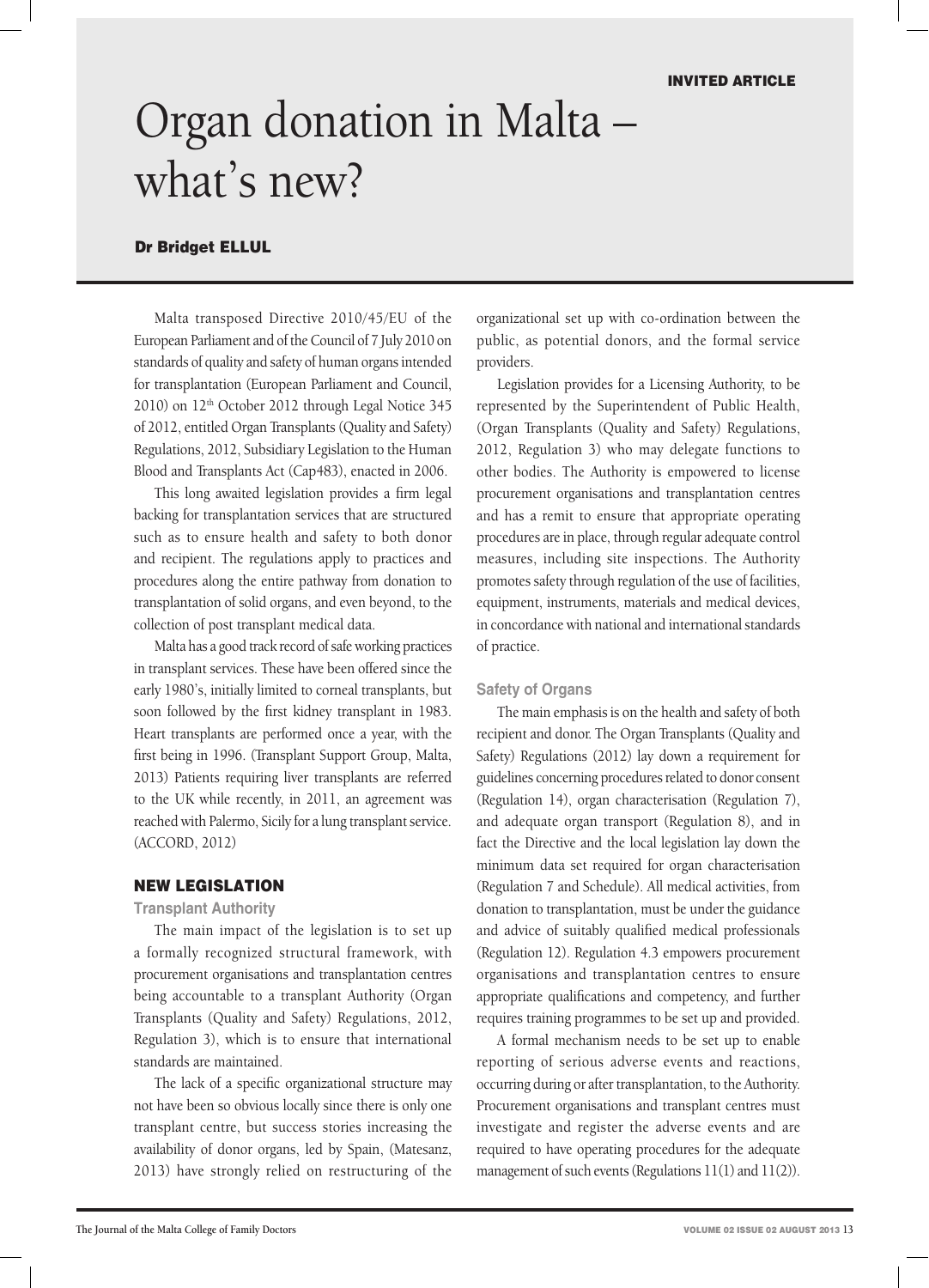Traceability becomes an important element in the follow up of the patients involved. Regulation 10 requires adequate identification data on the donor and recipient to be kept by the procurement agencies and transplant centres for a minimum of thirty years after donation. Data is confidential and collection and storage must comply with the Data Protection Act, Cap 440 (2001). Data may be kept as an electronic record and must be made available to all parties in an organ exchange system involving more than one state. (Organ Transplants (Quality and Safety) Regulations, 2012, Regulation 7(6)).

### **Living Donor Registry**

So far Malta has had an informal Registry through donor cards registered with the Transplant Support Group. It is now a legal requirement to have an official registry of live donors and to record events that affect the donor's health, even after transplant (Organ Transplants (Quality and Safety) Regulations, 2012, Regulations 15(3) and 15(4)). Such a registry must be coupled with the identification system of recipients, necessary for organ traceability. (Regulation 10(1)b). Details of the set up of such a registry are still to be formulated. One foresees an electronic register, which is easily accessible to all interested parties and which can be easily kept up to date.

## **Compensation**

The Organ Transplants (Quality and Safety) Regulations (2012) state in Regulation 13(1) that donation must be 'voluntary and unpaid'. The principle that the 'human body and its parts shall not, as such, give rise to financial gain' was formally established in article 21 of the Convention on Human Rights and Biomedicine (Council of Europe, 1997) and repeated in article 21(1) in the Additional Protocol (Council of Europe, 2002), where it also rules out 'comparable advantage' but does allow 'compensation of living donors for loss of earnings and any other justifiable expenses caused by the removal or by the related medical examinations; payment of a justifiable fee for legitimate medical or related technical services rendered in connection with transplantation' and 'compensation in case of undue damage resulting from the removal of organs or tissues from living persons'. Regulation 13(2) also allows compensation for loss of income and expenses related to the donation but guidelines have to be set up by the Authority for such compensation; these may be either in the form of monies or comparable benefits. Any adverts related to organ donation that include financial gain or comparable advantage are also prohibited by law (Regulation 13(3)).

## **Confidentiality**

An issue which is addressed in the law but will prove difficult to enforce in Malta is confidentiality. Procurement organisations are barred from revealing the identity of the recipient to the donor or the family and vice versa (Organ Transplants (Quality and Safety) Regulations, 2012, Regulation 16).

It has been the practice locally for the Transplant Support Group to facilitate meetings between donor and recipient, if they so wish. This will therefore not be possible if the organisation is also involved in procurement. It may however prove impractical to ensure anonymity of donations in the local scenario.

# **Organ Exchange**

The Authority may oversee agreements with European member states or third parties for the purpose of organ exchange (Organ Transplants (Quality and Safety) Regulations, 2012, Regulation 3(2)j). There is a willingness, and a necessity, to ensure this happens on an international scale to maximize use of donations. Malta already has experience in this field because there has been a reciprocal arrangement with Italy for some years and in fact over the past 10 years Malta has donated more than 50 livers to Italy. (ACCORD, 2012)

# Further Issues to be Addressed

**Consent**

The EU Directive 2010/45/EU asks for proper informed consent from donors but leaves the decision as to the model of consent to the state (Directive, Article 14). The local legislation (Organ Transplants (Quality and Safety) Regulations, 2012, Regulation 14) requires the Authority to lay down the standards expected in obtaining consent, including the information to be imparted. Guidelines should be forthcoming in future, so presumably a decision has to be taken whether to have an 'opt in' informed consent or an 'opt out' presumed consent system and who can consent or object on behalf of the donor. Who legally 'owns' deceased donor organs, and therefore can take decisions as to their use, is not clear.

Malta has always practiced an 'opt in' system, with cadaver organs being retrieved only if permission is obtained from the family. Research into the attitude of the Maltese towards an 'opt out' system have been unfavourable (Lauri, 2006, p.27). 'Opt in' systems may be strengthened with introduction of Advance Directives specifically for organ donation. This may be coupled with introducing donor cards as legal evidence of registering as